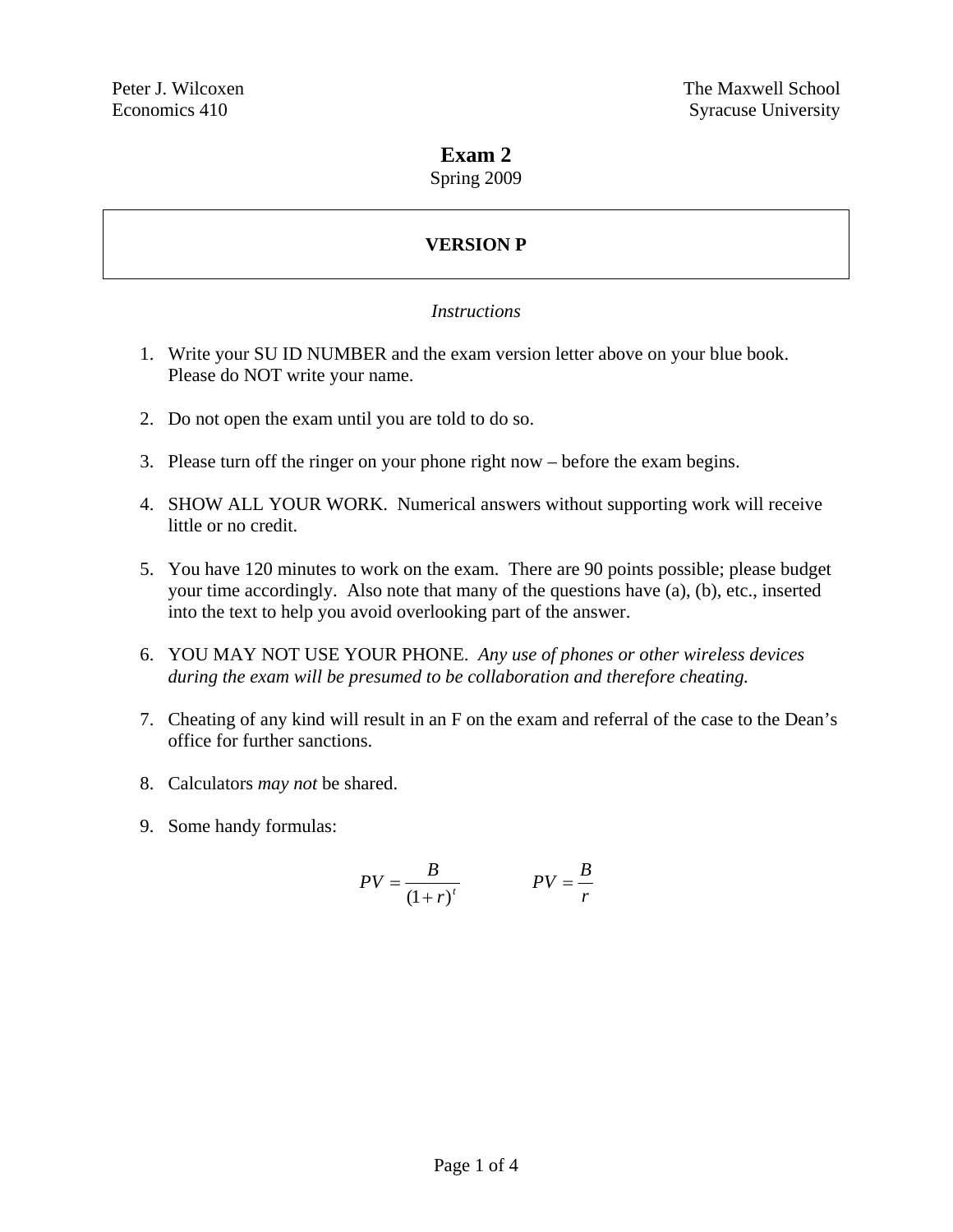#### **Question 1: Pollution Control Under Uncertainty (15 points)**

An air pollutant causes two problems. First, each ton creates acid rain which a study has shown to cause \$10 of damage per ton of pollution. Second, when emissions exceed 500 tons, each additional ton causes an additional \$30 in health risks for people in the area.

Two sources of the pollutant were recently regulated. Just before regulation, each source was emitting 400 tons of the pollutant (800 tons total). At the time of regulation, the sources were believed to have identical abatement costs given by:  $MCAi = (1/5)^*Qi$ . A tradable permit policy was established that would have been efficient if those costs had been correct. However, the projected MCA for source 1 turned out to be wrong. Its true cost curve is  $MCA1 = 01$ .

Please calculate: (a) each firm's efficient amount of abatement had the original MCA1 had been correct; (b) the total number of permits that were originally issued (only the total, you don't need to make any assumptions about how they were distributed between the firms); (c) the amount of abatement that would be efficient for each firm given the true MCA1; (d) the equilibrium price of a permit given the number that were handed out (from part b) and the true MCA1; and (e) the actual amount of abatement done by each firm.

# **Question 2: Travel Cost (15 points)**

A community organization would like to determine the value of a popular park. No admission fee is charged and 26,000 people visit the park each year. A researcher interviewed a sample of the visitors and found they come from five geographic zones. The cost of a round trip to the park from each zone is shown in the table below, along with each zone's population and the number of people who visit from the zone.

| <b>Travel Cost</b> | <b>Population</b> | <b>Visitors</b> |
|--------------------|-------------------|-----------------|
| \$5                | 10,000            | 8,000           |
| \$10               | 20,000            | 12,000          |
| \$15               | 10,000            | 4,000           |
| \$20               | 10,000            | 2,000           |
| \$25               | 10,000            |                 |

The public's willingness to pay for visits to the park (including people from all zones) is known to be given by an equation of the form:  $W2P = A - B^*Q$ , where Q is the number of visitors and A and B are constants.

Please compute: (a) the number of people who would visit the park if a \$5 admission fee were charged, (b) the values of A and B, (c) the amount of consumer surplus currently produced by the park each year, and (d) the present value of keeping the land as a park forever when the interest rate is 10%.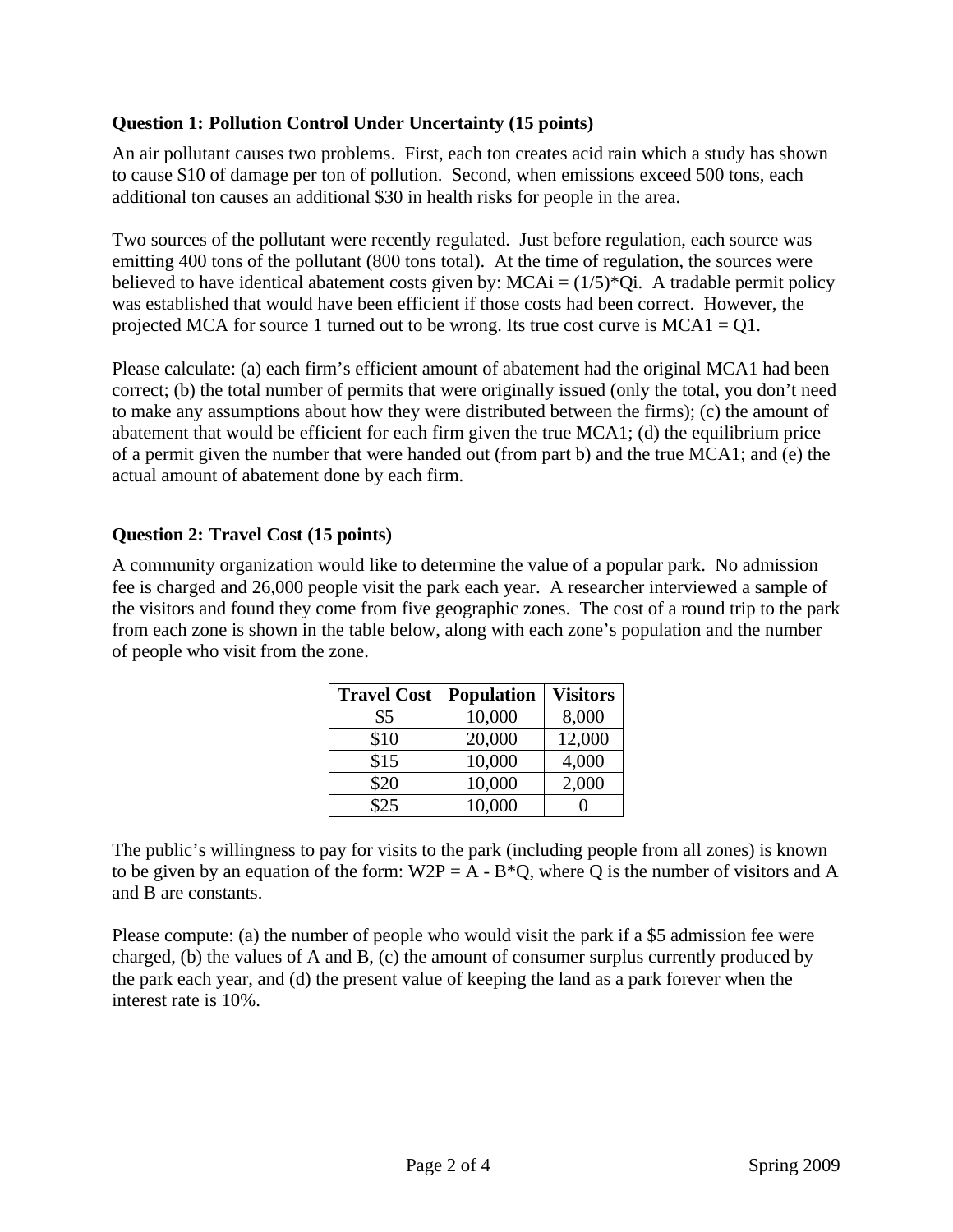# **Question 3: Option Value (15 points)**

A mining company would like to buy land for a new mine. Currently, the land is owned by the government and used for recreation. However, recreation and mining are incompatible: if the area is mined, its recreational value will be permanently destroyed.

The government is concerned about two periods: now (period 0) and a generation in the future (period 1). The interest rate between the two periods is 25% (please note the unusual value). Left in its current state, the land will produce \$10 million of recreational benefits in period 0. The recreational benefits in period 1 are uncertain: there's a 75% chance they will be \$15 million and a 25% chance they will be \$60 million. The mining company is willing to buy the land for \$32 million in period 0 or \$25 million in period 1. Note that it only has to pay once: if it buys the land in period 0, it doesn't have to pay anything in period 1. If the mine is built, it eliminates the recreational benefits in the period it is constructed and for all future periods.

Please: (a) calculate the present value of leaving the area in its natural condition in period 0; (b) explain why your value is higher or lower than the \$32 million the company is offering; and (c) indicate whether or not the government should sell the land in period 0.

# **Question 4: Rival and Non-Rival Use of Water (15 points)**

A river is used for two purposes: irrigation and navigation (moving ships and barges). The demand for irrigation water by farmers as a group is given by  $W2Pf = 100 - (1/100)^*Qf$ . Water used for irrigation is taken out of the river and does not return. Navigation does not take water out of the river, and occurs downstream from the point where the irrigation water is removed. There are 10 navigational users of the river and each of the users has a marginal benefit given by  $MBj = 28 - (1/100)^*$  Or, where Qr is the amount of water left in the river after the irrigation water is diverted. Navigational use is non-rival. The amount of water originally in the river is 4000 units.

Please calculate: (a) the efficient quantities of water to allocate to allocate to irrigation and to leave in the stream. Next, determine (b) the allocation of water that would occur under the doctrine of prior appropriation. Finally, calculate (c) the deadweight loss that occurs in the second case.